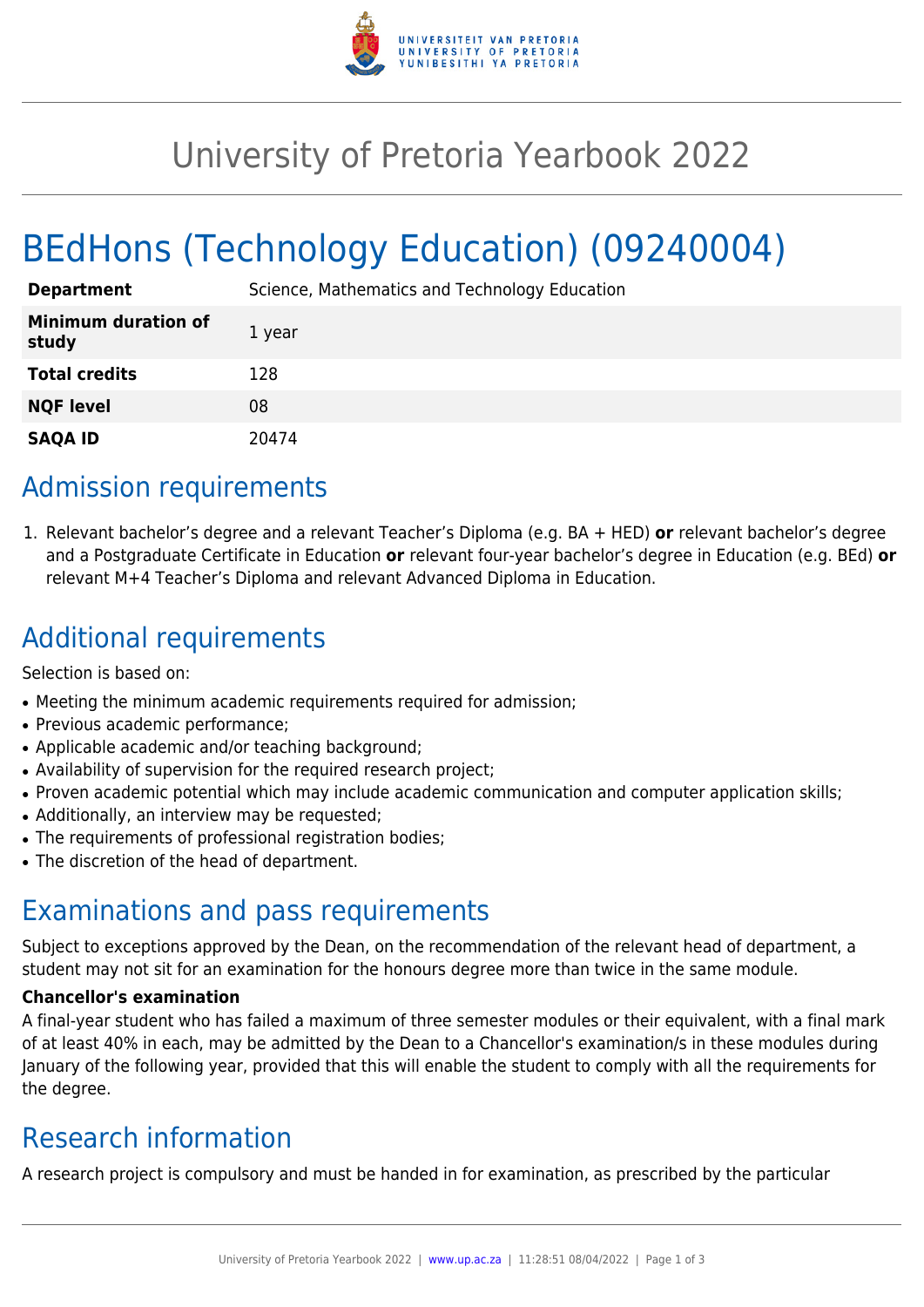

department.

### Pass with distinction

The degree is conferred with distinction on a student who has obtained an average of at least 75%, with a minimum of 70% in each module (no rounding).